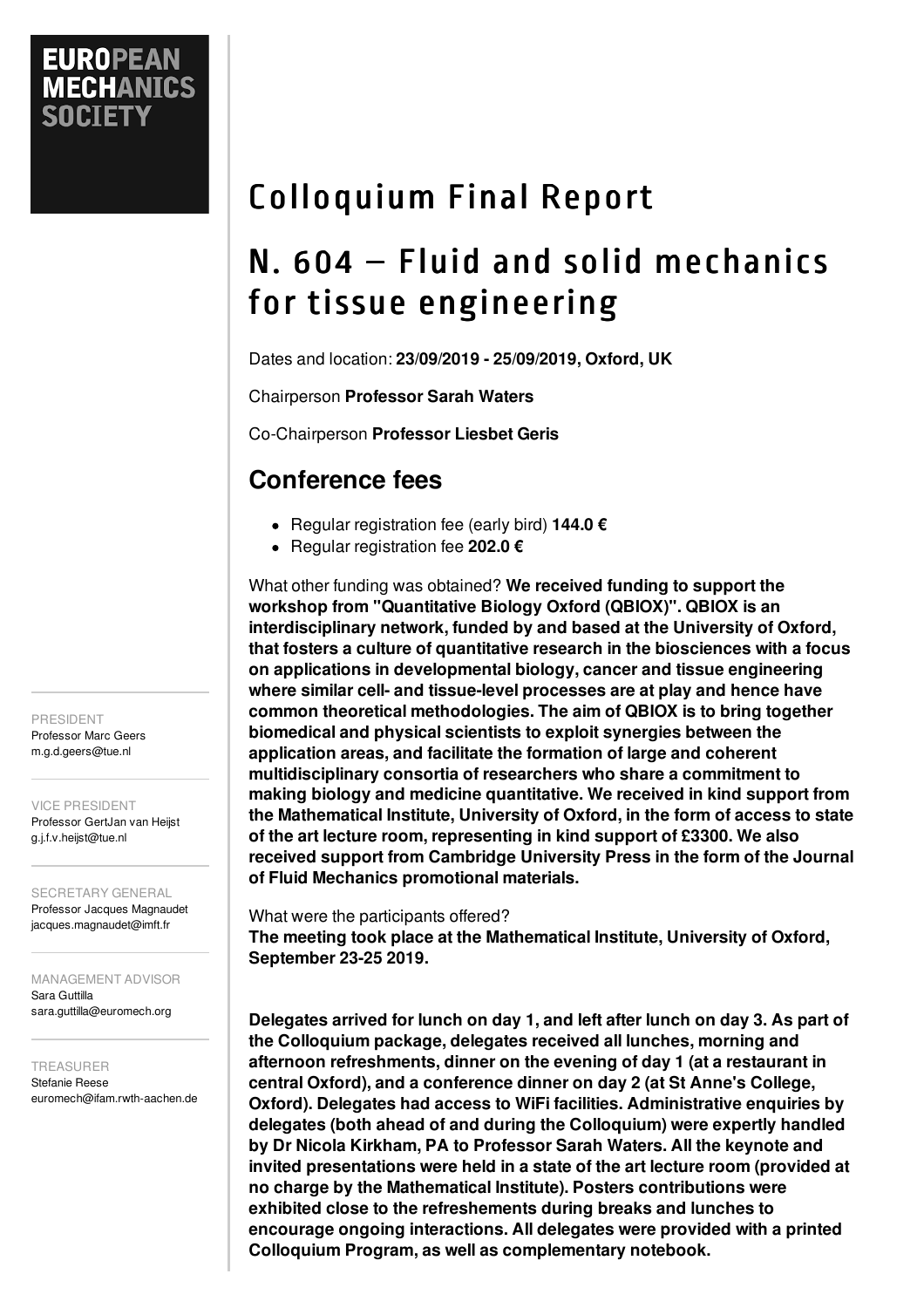**Early bird registration was 174 EUROS, (144 EUROS Members) Regular registration was 232 EUROS (202 EUROS Members).**

**40 delegates attended the Colloquium, drawn from the UK (20), Netherlands (3), Israel (1), Germany (1), Singapore (1), Austria (1), Ireland (1), Italy (3), USA (3), South Africa (1), Belgium (4) and Australia (1).**

**Delegates:**

**Keynote speakers:**

**Roger Kamm, Cecil and Ida Green Distinguished Professor of Biological and Mechanical Engineering, MIT**

**Alicia El Haj, Interdisciplinary Chair of Cell Engineering, Healthcare Technology Institute, University of Birmingham**

**Invited speakers:**

**Davide Ambrosi, Politecnico di Torino, Italy**

**Mojtaba Barzegari, University of Liege, Belgium**

**Anthony Callanan, University of Edinburgh, UK**

**Ruth Cameron, University of Cambridge, UK**

**Sonia Contera, University of Oxford, UK**

**Linda Cummings, New Jersey Institute of Technology, USA**

**Mohit Dalwadi, University of Oxford, UK**

**John Dunlop, University of Salzburg, Austria**

**Liesbet Geris, University of Liege, Belgium**

**John King, Nottingham, UK**

**Nati Korin, Technion, Israel**

**Catriona Lally, Trinity College Dublin, Ireland**

**Sandra Loerakker, Eindhoven University of Technology, Netherlands**

**Scott McCue, Queensland University of Technology, Australia**

**Pierre-Alexis Mouthuy, University of Oxford, UK**

**Satanik Mukherjee, KU Leuven, Belgium**

**Tom Mullin, University of Oxford, UK**

**Ramin Nasehi, Politecnico di Milano, Italy**

**Reuben O'Dea, University of Nottingham, UK**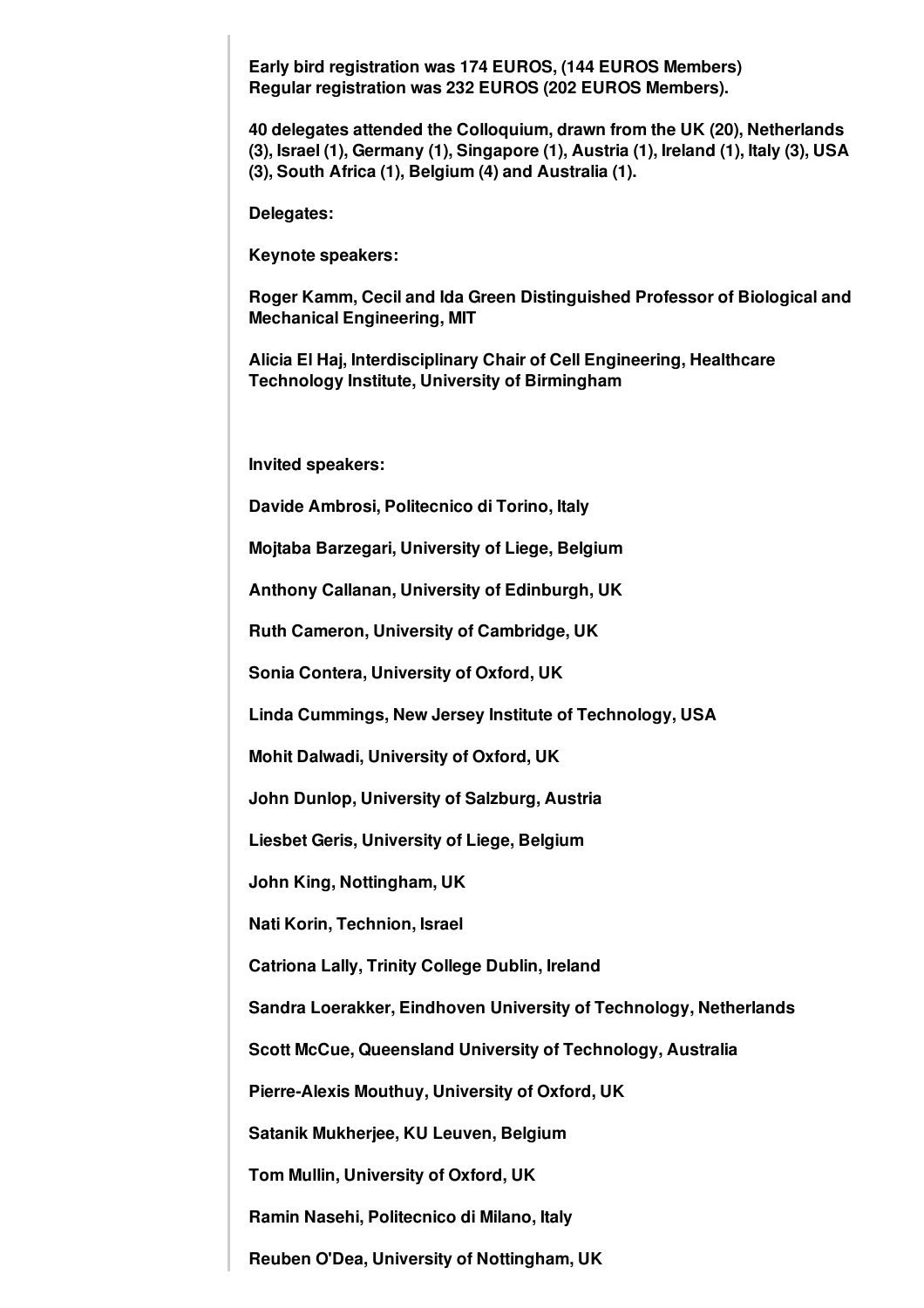**James Oliver, University of Oxford, UK**

**Ioannis Papantoniou, KU Leuven, Belgium**

**Luigi Preziosi, Politecnico di Torino, Italy**

**Rebecca Shipley, University College London, UK**

**Barbara Wagner, Weierstrass Institute for Applied Analysis and Stochastics, Berlin**

**Sarah Waters, Oxford University, UK**

**Cathy Ye, Oxford University, UK**

**Edwina Yeo, Oxford University, UK**

**Feihu Zhao, Eindhoven University of Technology, Netherlands**

**Poster presentations:**

**Ashwin Seetharaman, Singapore**

**Ridhwaan Suliman, South Africa**

**Helen Zha, Oxford University, UK**

**Delegates:**

**Giulia Celora, Oxford University, UK Andreas Muench, Oxford University, UK Amy Kent, Oxford University, UK Matteo Taffetani, Oxford University, UK Stefan Llewellyn-Smith, UCSD, USA Francesco Viola, Netherlands Sahand Zanjani pour, Oxford University, UK**

Number of members of Euromech (reduced registration fee) **15**

Number of non-members of Euromech (full registration fee) **25**

#### **Applicants (members)**

- Davide Ambrosi
- Anthony Callanan
- Lally Catriona
- Sonia Contera
- Linda Cummings
- Liesbert Geris
- John King
- Sandra Loerakker
- Ramin Nasehi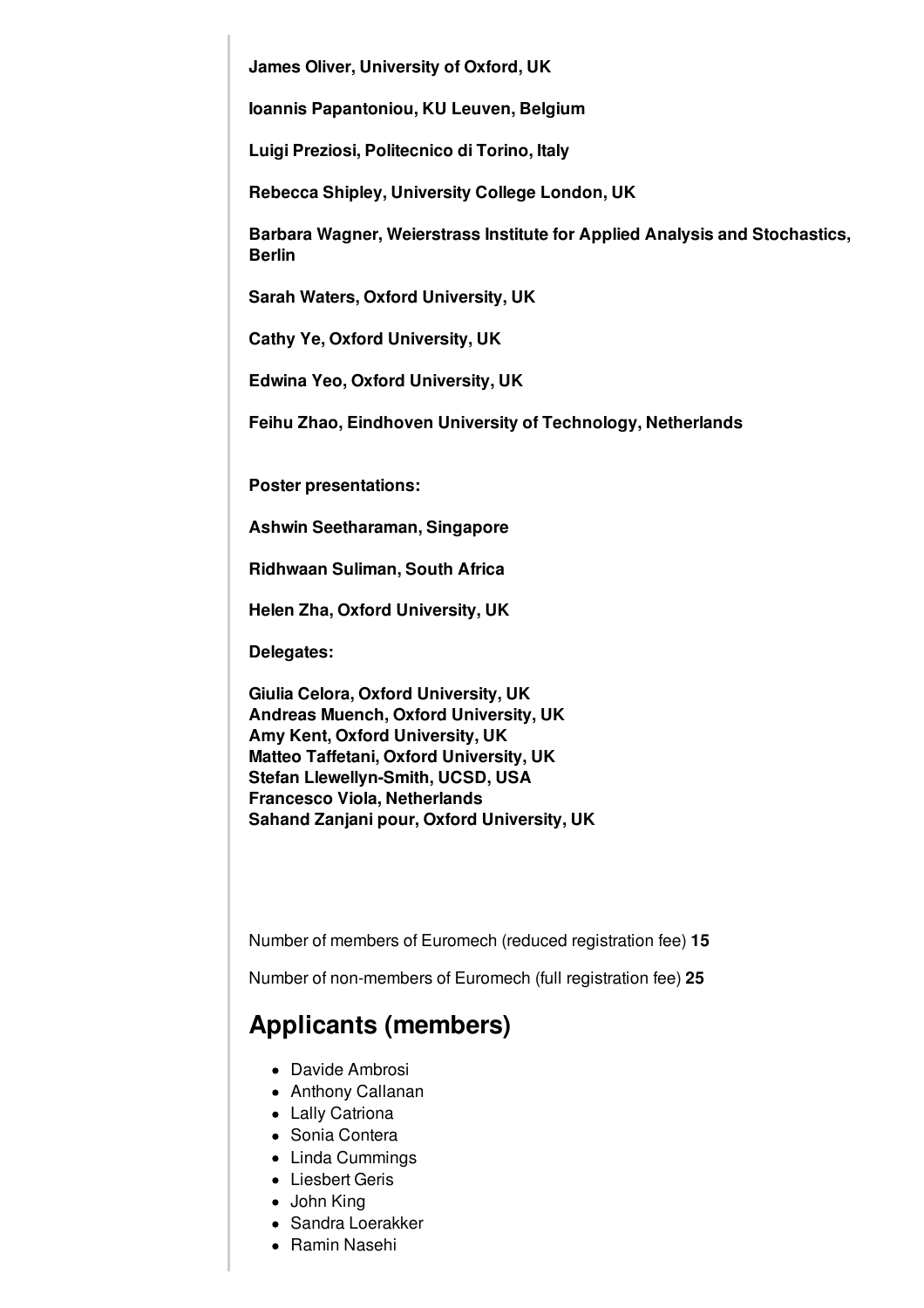- Reuben O'Dea
- Ridhwaan Suliman
- Matteo Taffetani
- Francesco Viola
- Sarah Waters
- Feihu Zhao

## **Applicants (non members)**

- Mojtaba Barzegari
- Ruth Cameron
- Giulia Laura Celora
- Mohit Dalwadi
- John Dunlop
- Alicia El-Haj
- Roger Kamm
- Amy Kent
- Netanel (Nati) Korin
- Stefan Llewellyn Smith
- Scott McCue
- Pierre Mouthuy
- Andreas Muench
- Satanik Mukherjee
- Tom Mullin
- James Oliver
- Ioannis Papantoniou
- Luigi Preziosi
- Ashwin Seetharaman
- Rebecca Shipley
- Barbara Wagner
- Cathy Ye
- Edwina Yeo
- Sahand Zanjani pour
- Helen Zha

## **Scientific Report**

In this colloquium, we presented state-of-the-art theoretical and experimental fluid and solid mechanics for TE, and explored the transformative potential of combined quantitative theoretical and experimental approaches to inform in vitro TE protocols. Delegates were drawn from the theoretical and experimental fluid and solid mechanics communities. To ensure the focus remained applicable to the TE challenges, we invited leading figures from the TE community, which also facilitated new opportunities for interdisciplinary collaboration.

In vitro tissue engineering (TE) aims to create functional tissue and organ samples external to the body to replace damaged or diseased tissues and organs. By using cells (e.g. autologous or allogenic) in combination with natural or synthetic biomaterial scaffolds and biochemical factors, tissue engineered products have many advantages over traditional approaches such as donor tissue and organ transplantation that can elicit an adverse immune response. The development of the growing tissue construct, the combination of scaffold, cells, extracellular matrix (ECM) and biochemical factors, often occurs within a bioreactor that enables precise control of the bio-mechanochemical environment experienced by the cells within the growing construct.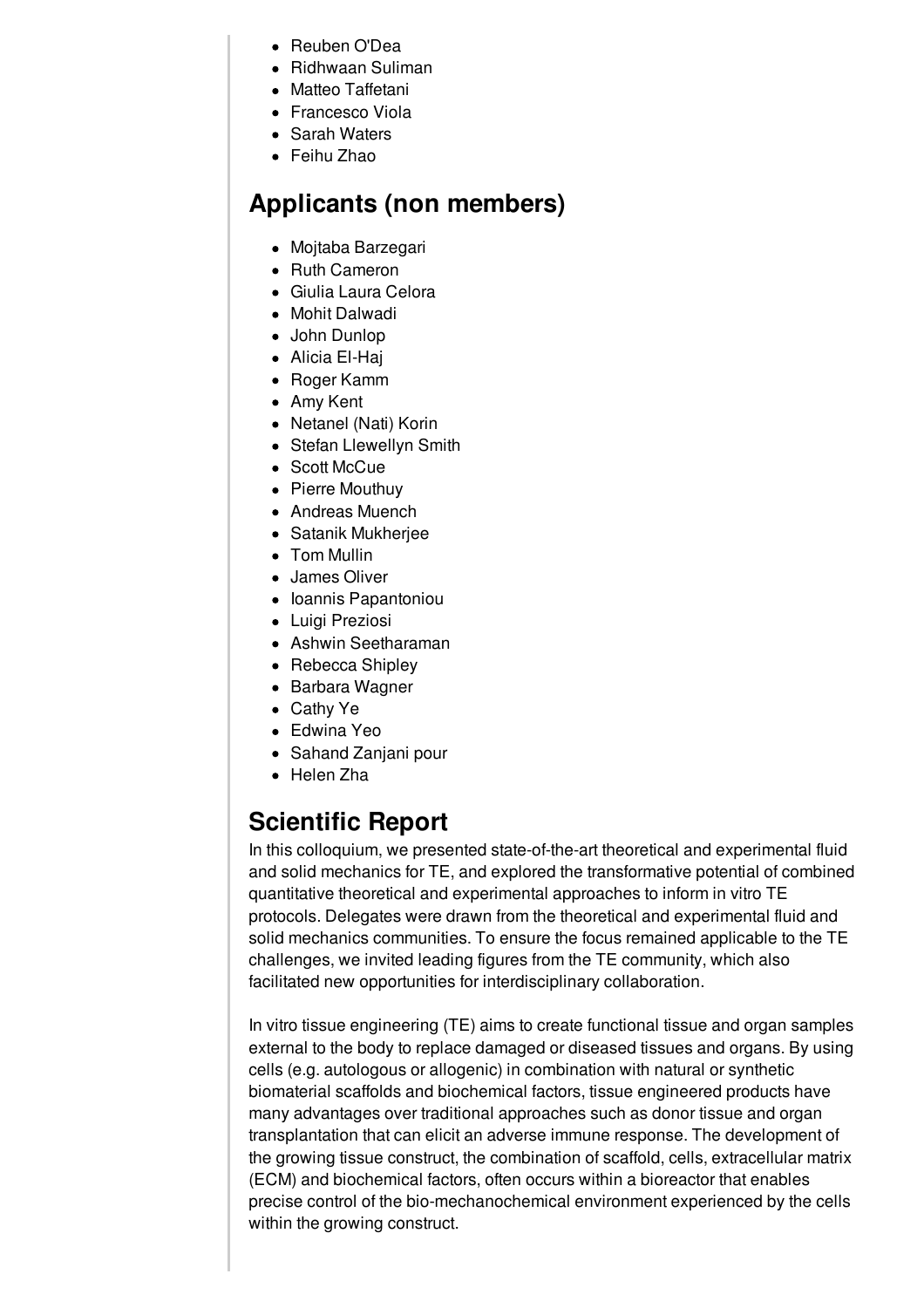This is particularly important in the development of mechanosensitive tissues, such as bone. Successfully engineering tissues in vitro has required the development of new smart biomaterials, new tissue growth strategies involving defined biological cues, and novel and bespoke bioreactor environments for growing tissue under physiological mechanical conditions. To date, only simple avascular tissues have been successfully generated to a standard where they can be used in a clinical setting, and research into methods for improving tissue viability is essential.

In TE systems, fluid and solid mechanics are used to provide mechanical load (e.g. via fluid shear, elastic deformation) to mechanosensitive tissues such as bone and vasculature, and a key challenge is to recreate the mechanical environment within the bioreactor system that is unique to the tissue under consideration. The fluid flows and solid deformations are intricate, requiring an understanding of novel fluid-structure interactions between the fluid flows, the cells and their ECM, and the (often deformable) biomaterial. Furthermore, successful tissue growth in bioreactor systems relies on appropriate solute delivery to and waste-product removal from the cells in the tissue construct. To promote transport (without recourse to agitation methods that can be damaging to cells in a tissue-engineering setting), fluid flows are exploited to enhance transport by advection.

The Colloquium had 8 sessions organised around themes. Each session stimulated excellent levels of discussion (we ensured the timetable allowed plenty of time for discussion). The sessions were complemented by lively poster sessions, and excellent discussion in all breaks etc. The engagement between the different communities was fantastic.

In the introductory session, El Haj gave an excellent opening keynote by showcasing the ways we grow tissues in vitro and highlighting how multidisciplinary teams with mathematicians, engineers and biologists can combine efforts to address challenges in the field. Waters then showed how mechanistic mathematical modelling can be used to provide insights into the fluid and solid mechanics environments encountered by cells in a tissue engineering setting, considering scales ranging from a scaffold pore to a bioreactor system. O'Dea showed how a multiphase modelling approach together with multi scale homogenisation techniques can be employed to inform scaffold design and functionalisation by understanding how scaffold pore design, nutrient transport and distributions of BMP2 may be tailored to promote osteogenesis and thereby to guide ongoing in vitro experiments.

The focus of the second session was on materials. Callanan demonstrated how experimentation and modelling can be used together to unlock the full potential of biomaterials. Cameron described how ice-templating and electrophoretic deposition technologies can be exploited to create novel, complex and biomimetic 3D environments for the control of tissue growth. The approach is adaptable to a wide range of medical applications, including osteochondral repair, cardiac patches, dermal grafts, breast cancer diagnostics and bioreactors for platelet generation. Mullin presented the results of experimental investigations into the motion of light spheres in a rotating horizontal drum filled with viscous fluid, with applications to biological scaffolds.

In the soft tissue modelling session, Mouthuy spoke about a novel type of dynamic bioreactor

system that makes use of musculoskeletal humanoid robots to apply realistic mechanical stresses to tendon tissue constructs in vitro. Such a system can be used for pre-clinical testing of novel biomaterials, including degradable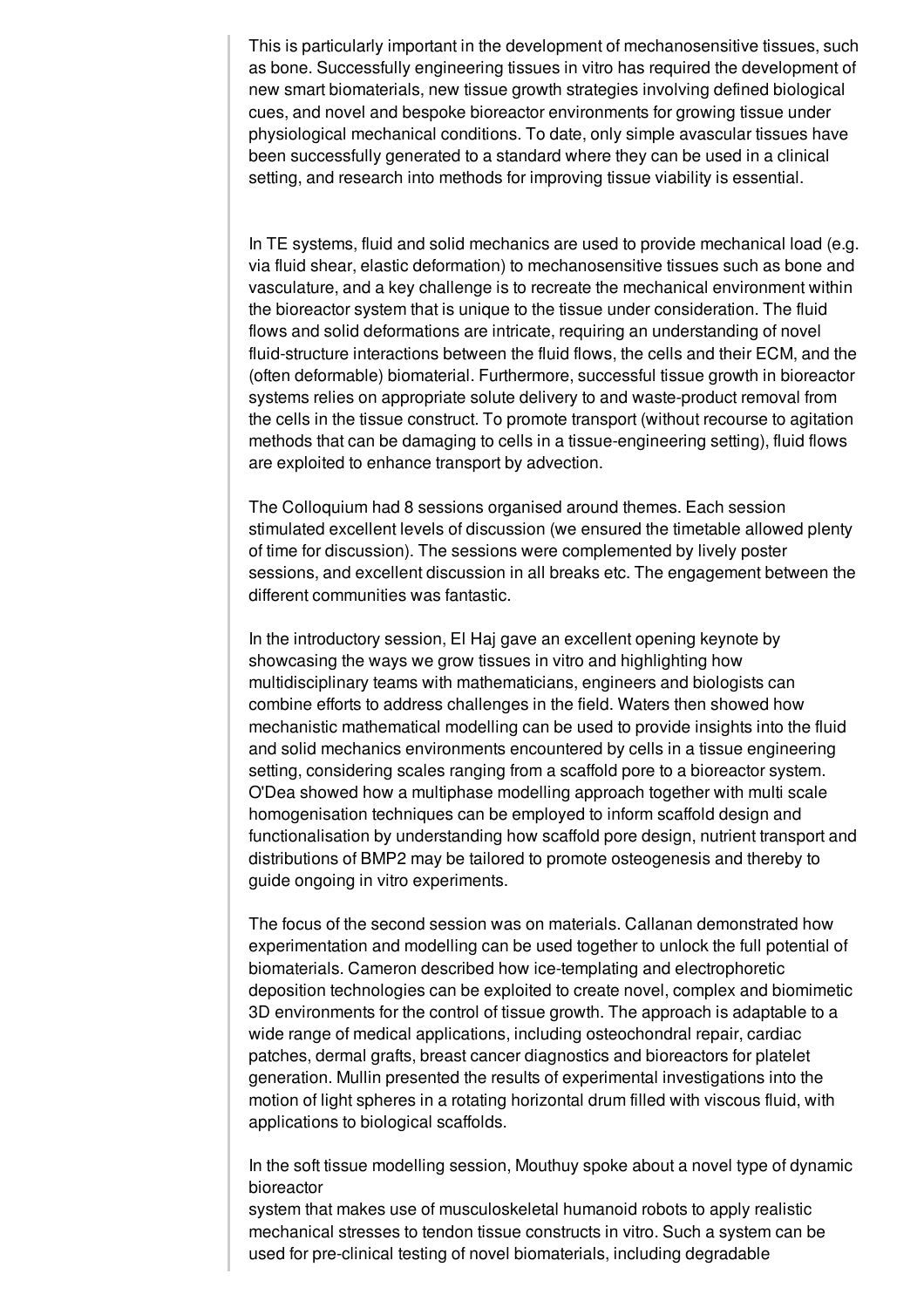biomaterials made of submicron electrospun fibres. Lally spoke about tissue engineering of vascular grafts, showcasing in vitro experiments to quantify the influence of different levels of cyclic tensile strain on the orientation and growth of vascular smooth muscle cells. Loerakker spoke about tissue engineered heart valves and how computationally-inspired changes in valve design can improve the in vivo remodelling of such valves. Finally in this session, Contera talked about the use of atomic force microscopy to quantify viscoelasticity of extracellular matrices/tissue engineering scaffolds across temporal and spatial scales.

The films and fluids session opened with King speaking about multiphase models for tissue growth. Wagner spoke on free boundary problems of active and driven hydrogels. Cummings presented a mathematical model for ischemia-reperfusion injury and postconditioning therapy. The session closed with a talk by Dalwadi on the development and solution of a mathematical framework for the optimisation of freezing protocols in cryopreservation.

The next session focused on bioreactors. Ye discussed the translation of regenerative medicine for human benefit in the context of the associated enabling technology, the bioreactor. The operation and application of bioreactor systems developed from within industry and academia to translate regenerative medicine to patients was delineated. Oliver discussed a mathematical model for a novel class of microfluidic device which can be rapidly fabricated by printing a fluid onto a solid substrate with flows generated passively via surface tension. Zhao presented a computational model to show how fluid flow induced cell stimulation in bone tissue engineering changes due to interstitial tissue formation in vitro. Finally, Papantoniou spoke on developmental engineering of callus organoids as predictively functional micromodules for designed bone organ formation.

In the tissue growth and scaffold design session, Barzegari presented a highperformance simulation of biodegradation behaviour of magnesium based biomaterials. Nasehi showcased how stem cell morphology controls the nuclear import of transcription factors within a bioengineered 3D niche. Mukherjee presented an in silico model of scaffolds for repair of large articular cartilage defects in the human knee joint. Dunlop closed the session demonstrating how surfaces of biomaterial scaffolds can shape and influence tissue form.

In the cell level session, McCue spoke about a morphoelastic model for contraction and expansion of fibroblast populated collagen latices. Yeo presented a mathematical model for magnetically targeted stem cell delivery. Preziosi merged the results of continuum mechanics models and individual cell-based models that take into account cell adhesion mechanics and nucleus mechanical properties to deduce a macroscopic model able describe the motion and growth in dense fibrous environments.

In the closing session, Korin showed how in order to utilize engineering approaches in the design of vascular targeting nano-medicines, various in silico and in vitro microfluidic models can be employed, as well as real size arterial models which emulate both the biological and physical environment relevant to vascular disease conditions. Geris showcased the state of the art in multiphysics and multiscale modelling in skeletal tissue engineering. Finally Kamm closed the meeting with a fascinating keynote talk showcasing vascular networks on chips and their applications.

This was an exciting and stimulating meeting that has already lead to several new research initiatives in fluid and solid mechanics and their applications. We would like to thank everyone who attended and made the event so enjoyable and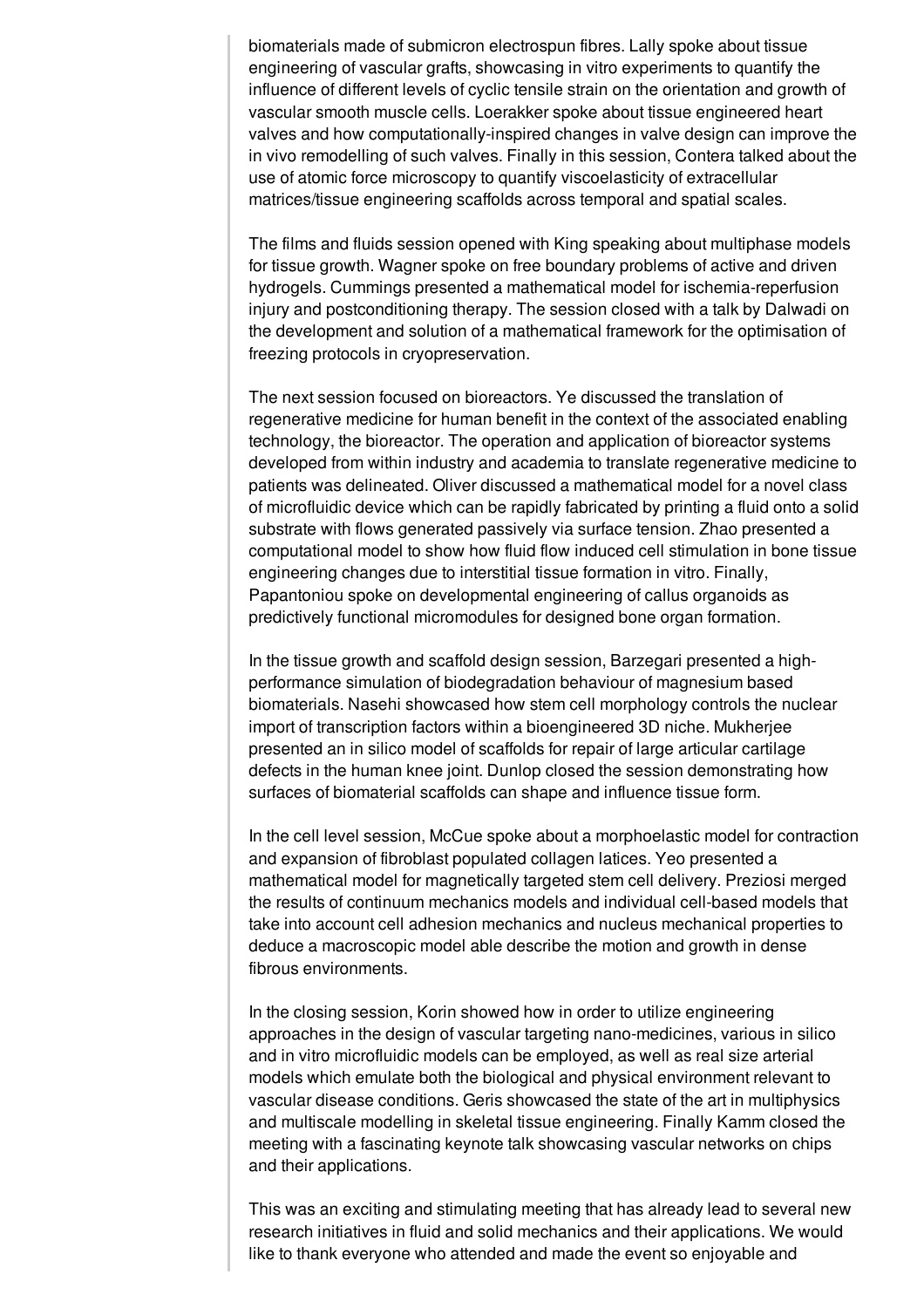successful, and of course to EUROMECH for their excellent support and funding.